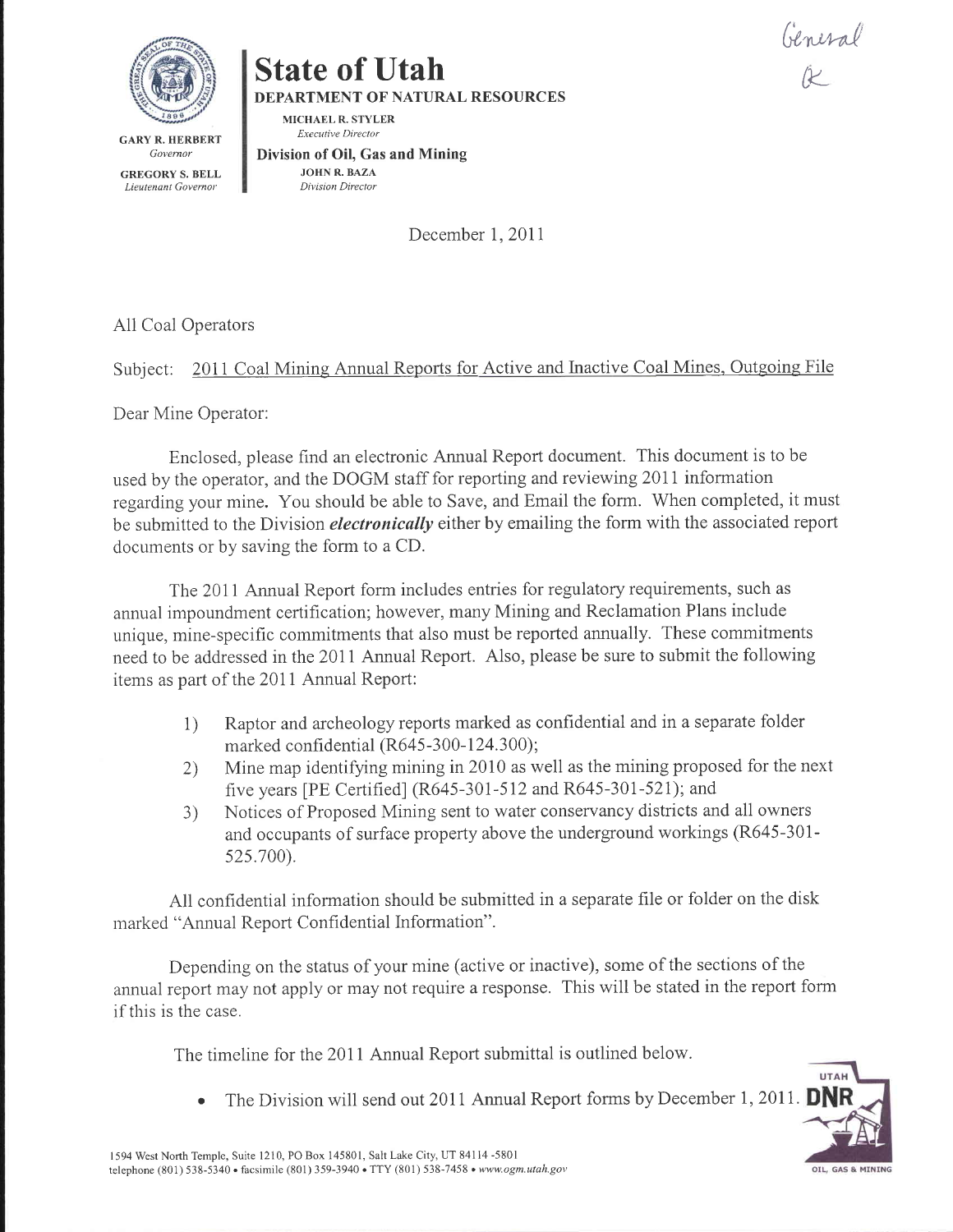Page 2 All Coal Operators December 1, 2011

- The Operator will submit the required information by March 30,2012. a
- The Division will review 2011 Annual Report information in conjunction with a complete inspection by June 29,2012. If required information is not included, the Division may initiate enforcement and compliance action. a
- If the Division determines that more review is needed of a specific item, the lnspector and Team Lead will comment and forward the 20II Annual Report to an assigned staff member.

If you have any questions, please call me at (801) 538-5325.

Sincerely,

Oan Q Haddock

Daron R. Haddock Coal Regulatory Program Manager

Enclosure O:\AnnualReport\2011 Annual Reports\2011 AR CoverLetter.doc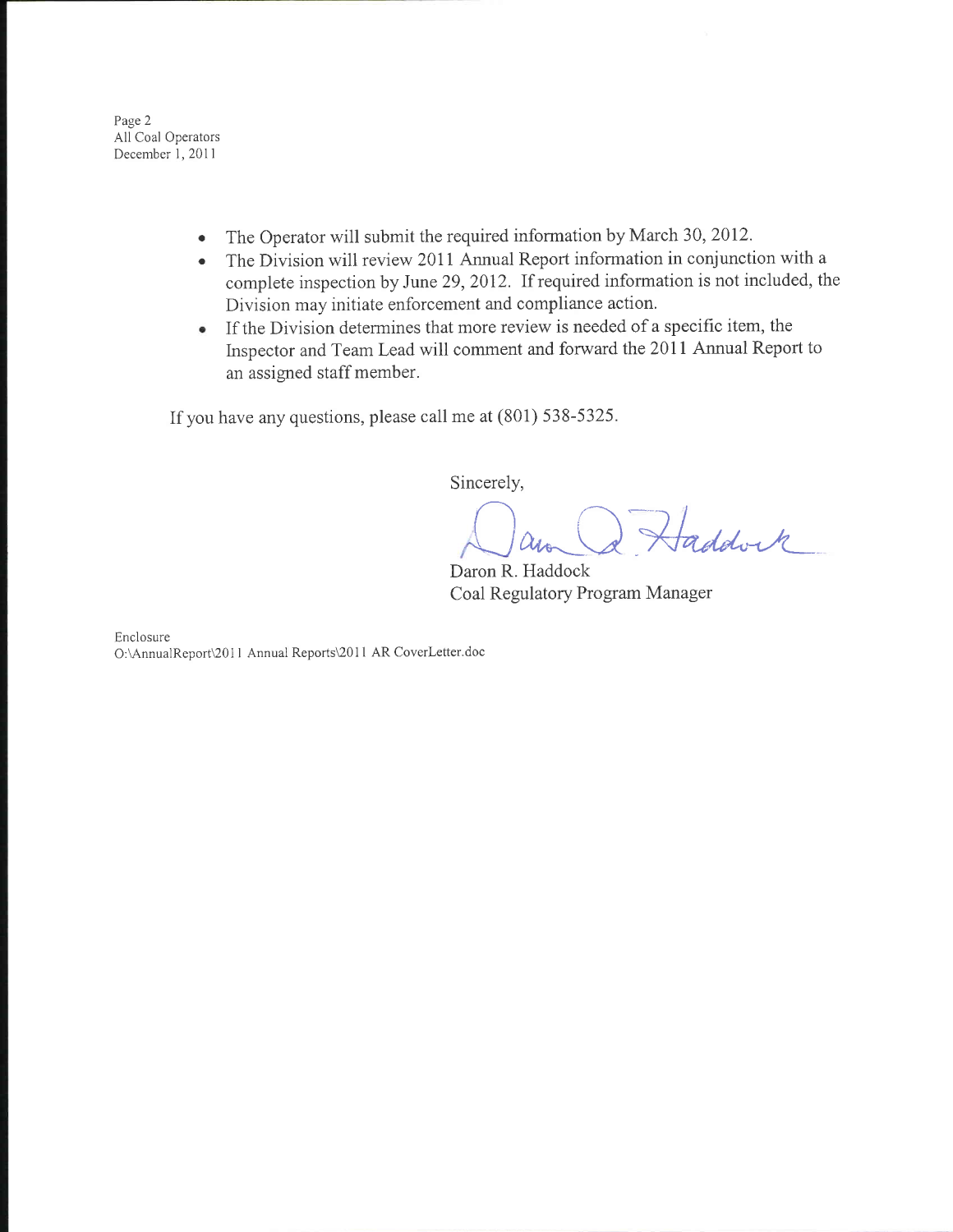Ą.

### Suzanne Steab - 2011 Annual Report

From: To: Date: Subject: Attachments: 01Coverletter.pdf; GordonCreek.pdf Suzanne Steab chansen@archcoal.com 11/30/2011 4:43 PM 2011 Annual Report

Attached is the Cover Letter and the 2011 Annual Report for the Gordon Creek Mine.

**Thanks** 

Suzanne Steab, Office Specialist Office of Oil, Gas and Mining 1594 West North Temple, Suite 1210 PO Box 145801 Salt Lake City, Utah 84114-5801 (801)s38-s26s suzannesteab@utah.gov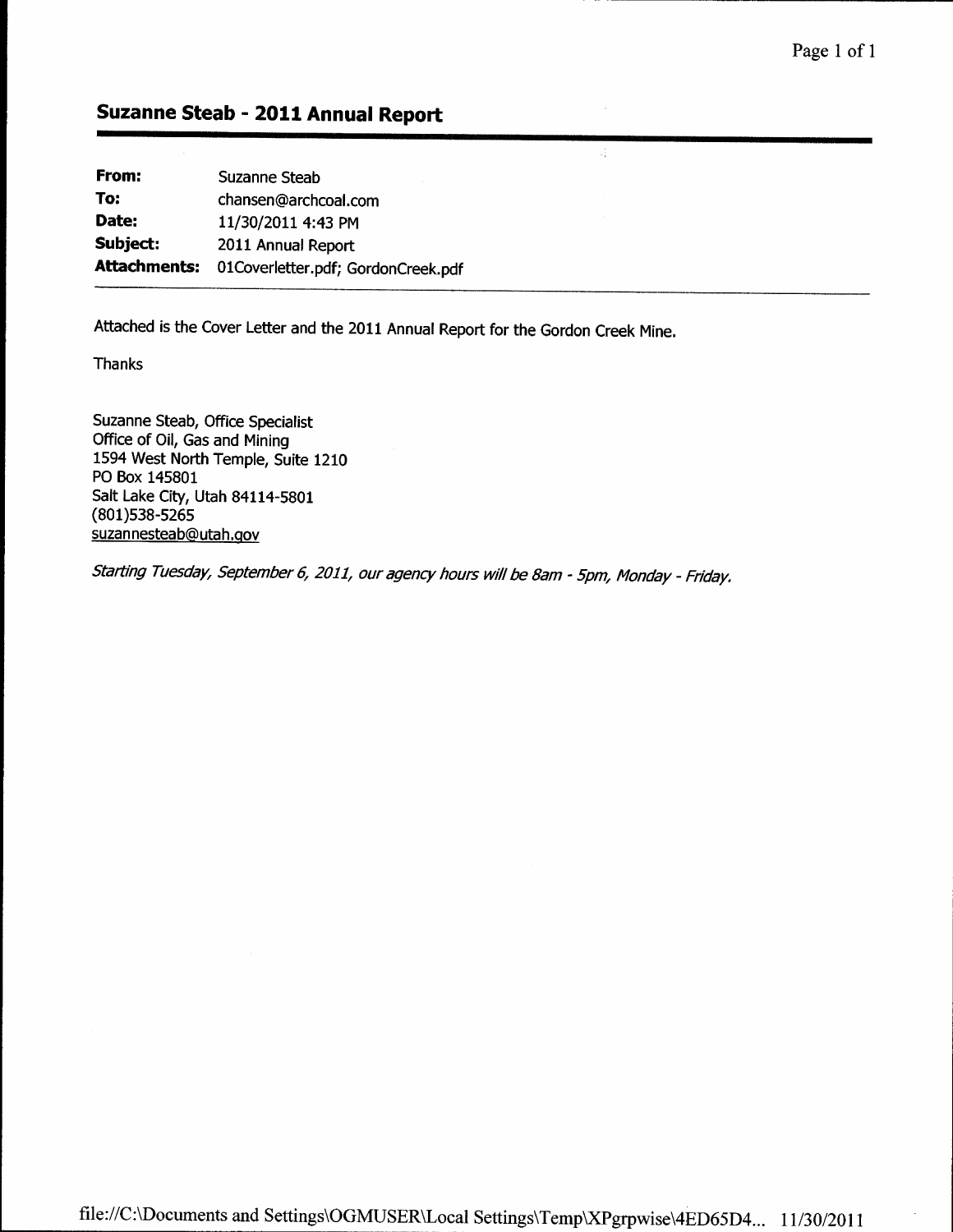$\frac{1}{2}$ 

## Suzanne Steab - 2011 Annual Report

| From:               | <b>Suzanne Steab</b>              |
|---------------------|-----------------------------------|
| To:                 | cheaps@rhinoenergyllc.com         |
| Date:               | 11/30/2011 4:39 PM                |
| Subject:            | 2011 Annual Report                |
| <b>Attachments:</b> | 01Coverletter.pdf; bearCanyon.pdf |
|                     |                                   |

Attached is the Cover Letter and the 2011 Annual Report for the Bear Canyon Mine.

Thanks

Suzanne Steab, Office Specialist Office of Oil, Gas and Mining 1594 West North Temple, Suite 1210 PO Box 145801 Salt Lake City, Utah 84114-5801 (801)s38-s26s suzannesteab@utah.gov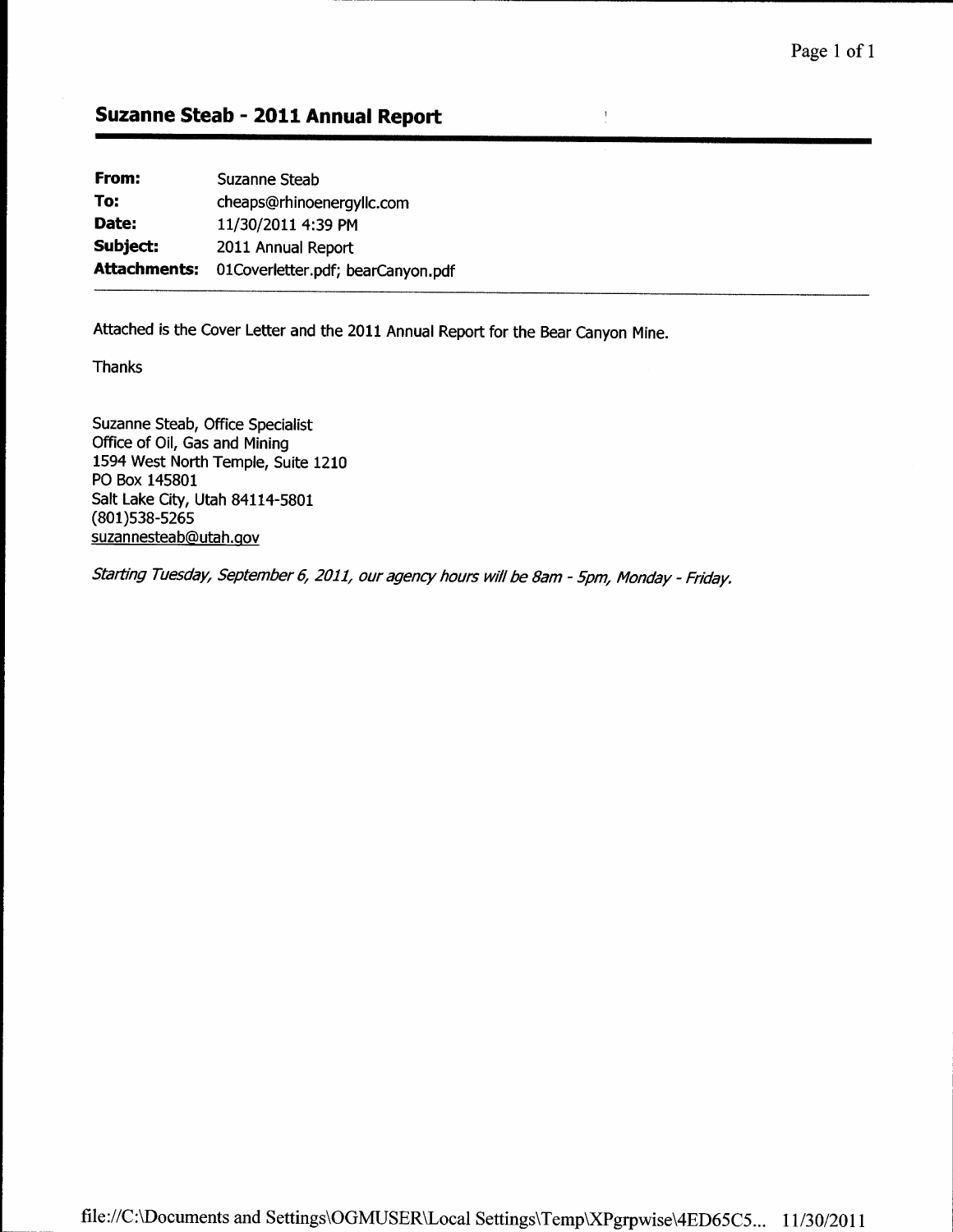$\frac{1}{3}$ 

### Suzanne Steab - 2011 Annual Reports

| From:        | Suzanne Steab                                                        |
|--------------|----------------------------------------------------------------------|
| To:          | Dave Shaver                                                          |
| Date:        | 11/30/2011 4:34 PM                                                   |
| Subject:     | 2011 Annual Reports                                                  |
| Attachments: | 01Coverletter.pdf; centennial.pdf; CrandallCanyon.pdf; WestRidge.pdf |

Hello Dave,

Attached is the Cover Letter and 2011 Annual Reports for Centennial, Crandall Canyon and West Ridge Mines.

Thanks!

Suzanne Steab, Office Specialist Office of Oil, Gas and Mining 1594 West North Temple, Suite 1210 PO Box 145801 Salt Lake City, Utah 84114-5801 (801)s38-s26s suzannesteab@utah.qov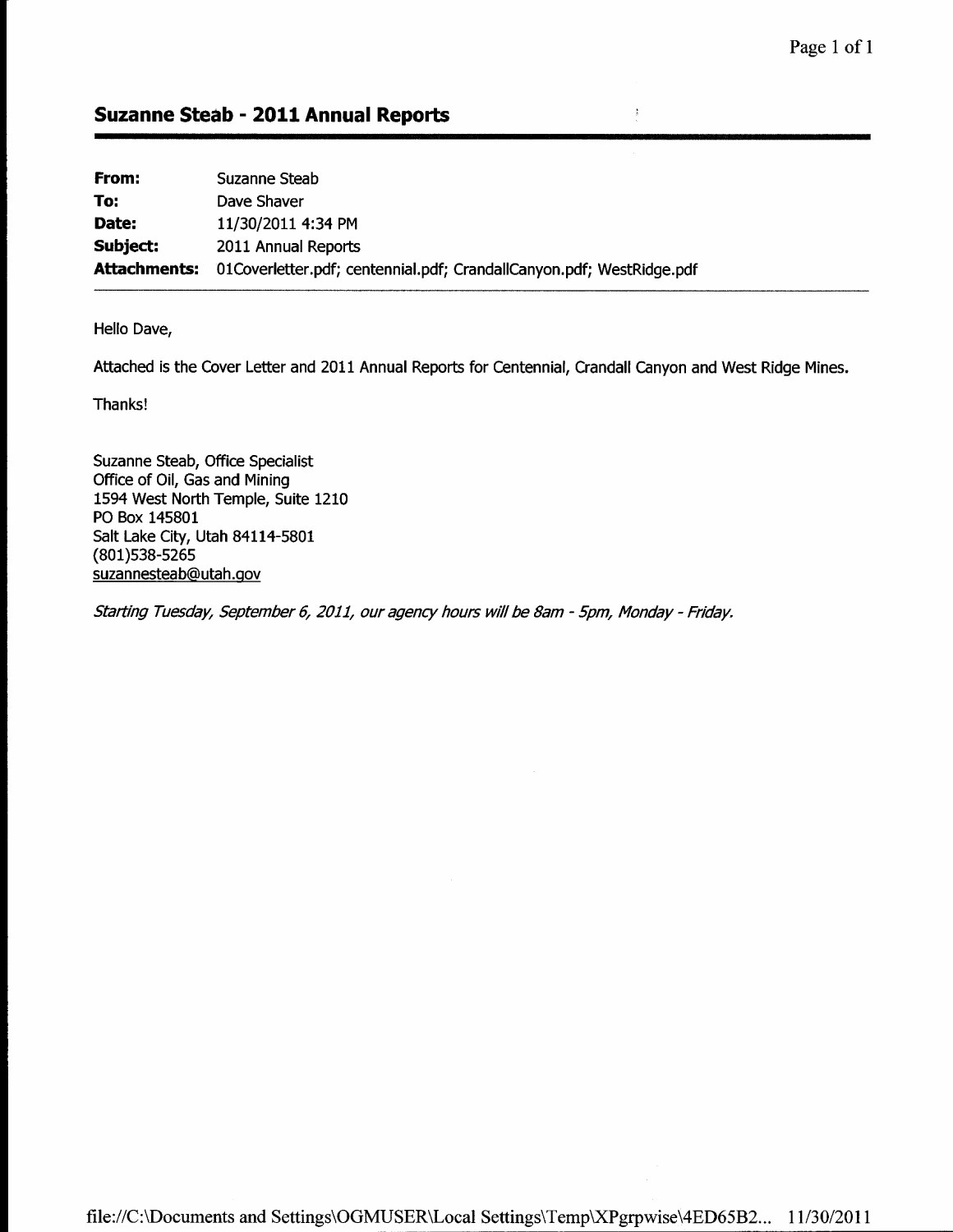| From:        | Suzanne Steab                                                         |
|--------------|-----------------------------------------------------------------------|
| To:          | Dennis Ware                                                           |
| Date:        | 11/30/2011 4:39 PM                                                    |
| Subject:     | 2011 Annual Reports                                                   |
| Attachments: | 01Coverletter.pdf; WillowCreek.pdf; CastleGate.pdf; StarPointMine.pdf |

Hello Dennis,

Attached is the Cover Letter and the 2011 Annual Report for the Castle Gate, Star Point and Willow Creek Mines.

Thanks!

Suzanne Steab, Office Specialist Office of Oil, Gas and Mining 1594 West North Temple, Suite 1210 PO Box 145801 Salt Lake City, Utah 84114-5801 (801)s38-s26s suzannesteab@utah.gov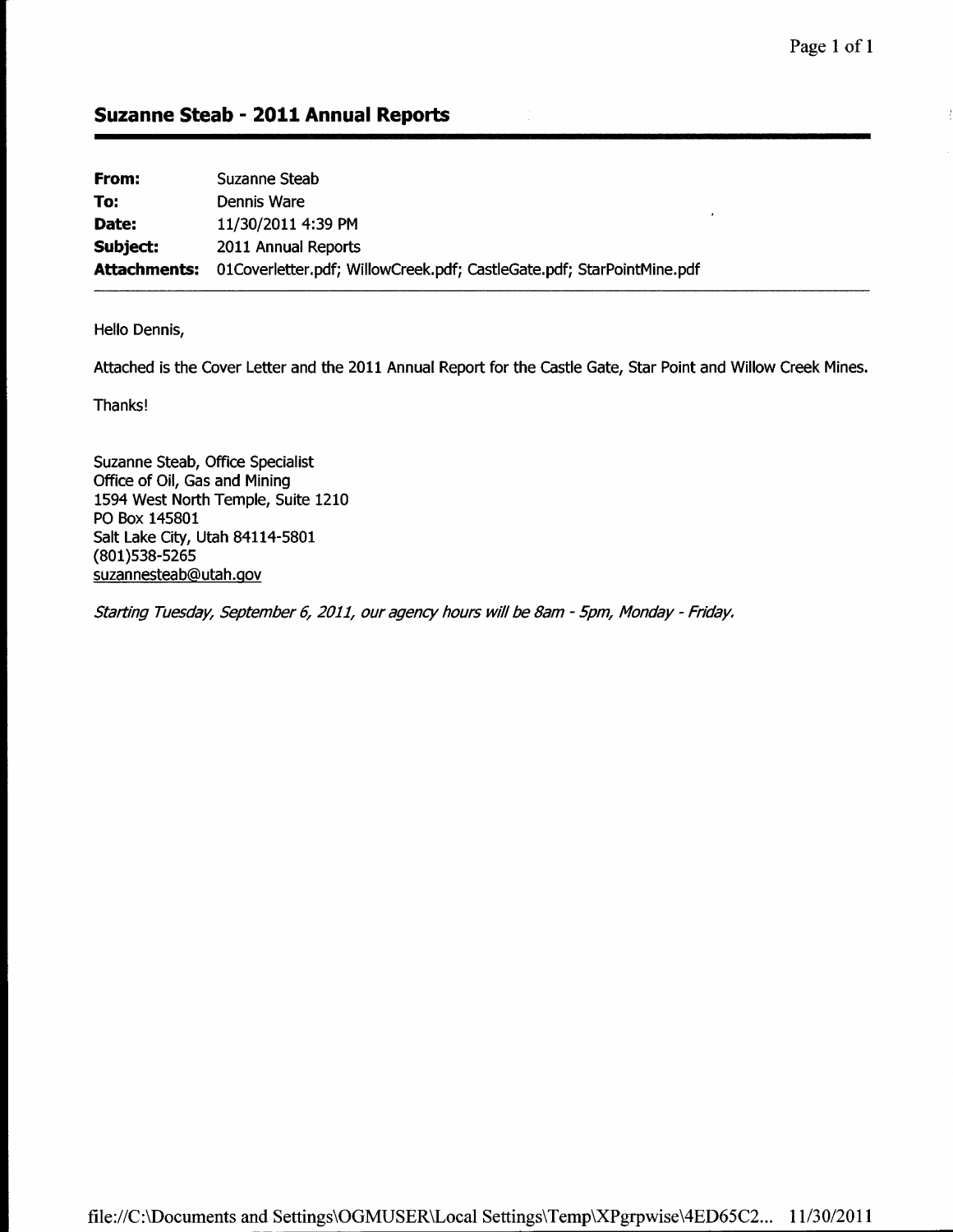$\bar{\bf J}$ 

## Suzanne Steab - 2011 Annual Report

From: To: Date: Subject: Attachments: Suzanne Steab efinley@efinley.com 11/30/2011 4:41 PM 2011 Annual Report OlCoverletter. pdf; Hiawatha. pdf

Attached is the Cover Letter and the 2011 Annual Report for the Hiawatha Mine.

Thanks!

Suzanne Steab, Office Specialist Office of Oil, Gas and Mining 1594 West North Temple, Suite 1210 PO Box 145801 Salt Lake City, Utah 84114-5801 (801)s38-s26s suzannesteab@utah.qov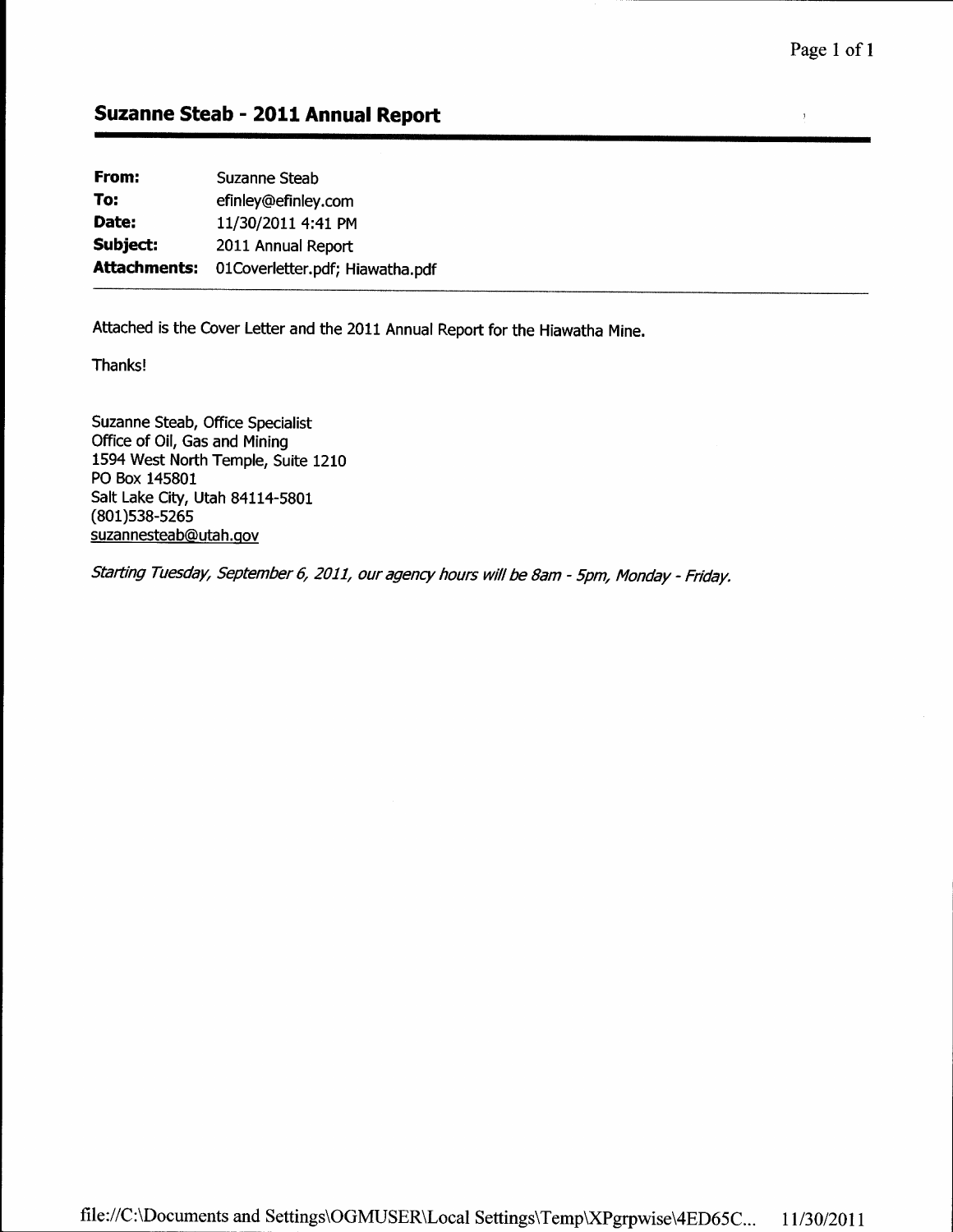| From:    | Suzanne Steab                                                              |
|----------|----------------------------------------------------------------------------|
| To:      | <b>Erwin Sass</b>                                                          |
| Date:    | 11/30/2011 4:36 PM                                                         |
| Subject: | 2011 Annual Reports                                                        |
|          | Attachments: 01Coverletter.pdf; SoldierCanyon.pdf; Dugout.pdf; banning.pdf |

Hello,

Attached is the Cover Letter and 2011 Annual Reports for the Banning Loadout, Soldier and Dugout Mines.

Thanks!

Suzanne Steab, Office Specialist Office of Oil, Gas and Mining 1594 West North Temple, Suite 1210 PO Box 145801 Salt Lake City, Utah 84114-5801 (801)s38-s26s suzannesteab@utah.gov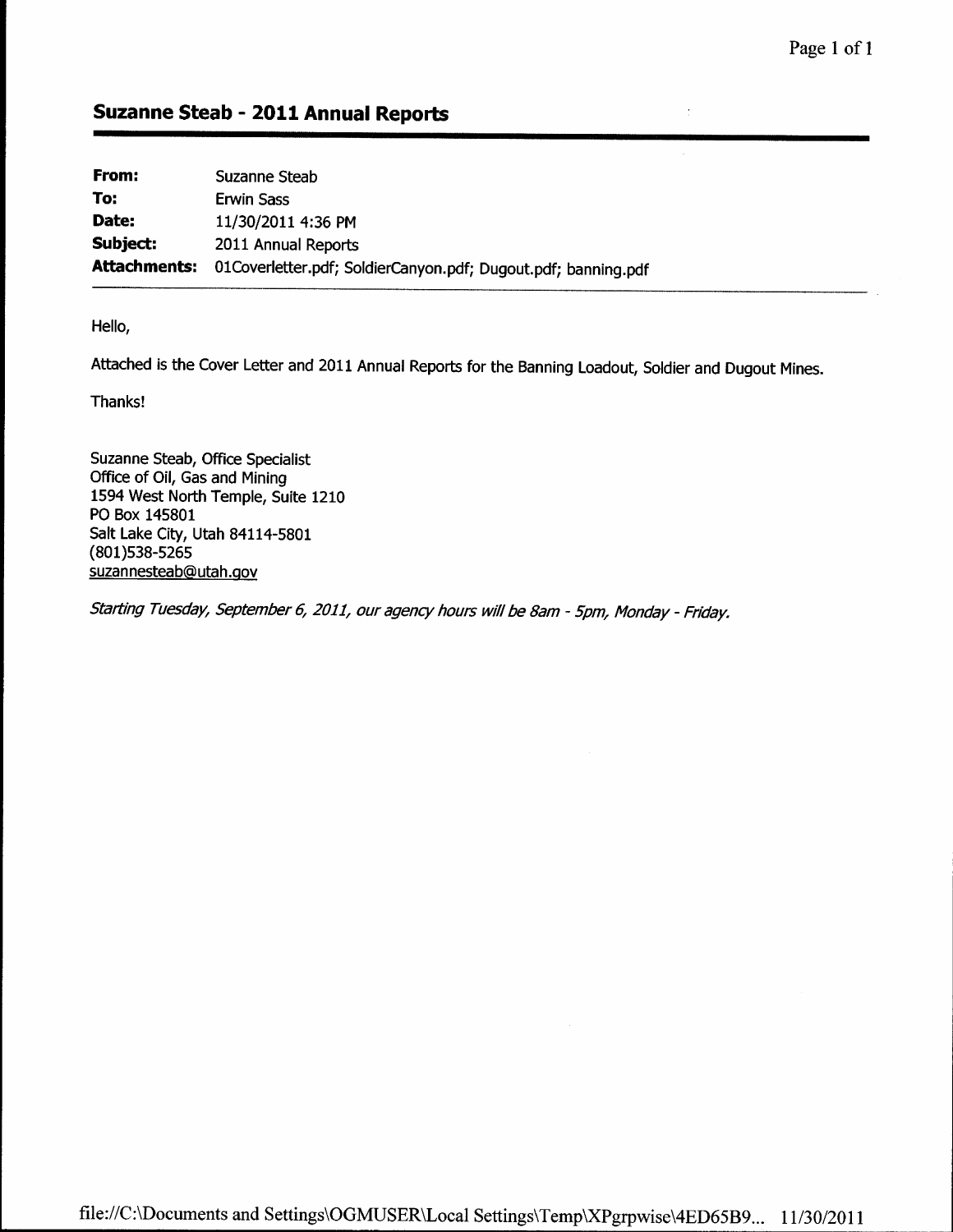$\frac{1}{4}$ 

## Suzanne Steab - 2011 Annual Report

| From:               | Suzanne Steab                 |
|---------------------|-------------------------------|
| To:                 | Garth Nielsen                 |
| Date:               | 11/30/2011 4:46 PM            |
| Subject:            | 2011 Annual Report            |
| <b>Attachments:</b> | 01Coverletter.pdf; Savage.pdf |
|                     |                               |

Attached is the Cover Letter and the 2011 Annual Report for the Savage CoalTerminal.

Thanks

Suzanne Steab, Office Specialist Office of Oil, Gas and Mining 1594 West North Temple, Suite 1210 PO Box 145801 Salt Lake City, Utah 84114-5801 (801)s38-s26s suzannesteab@utah.gov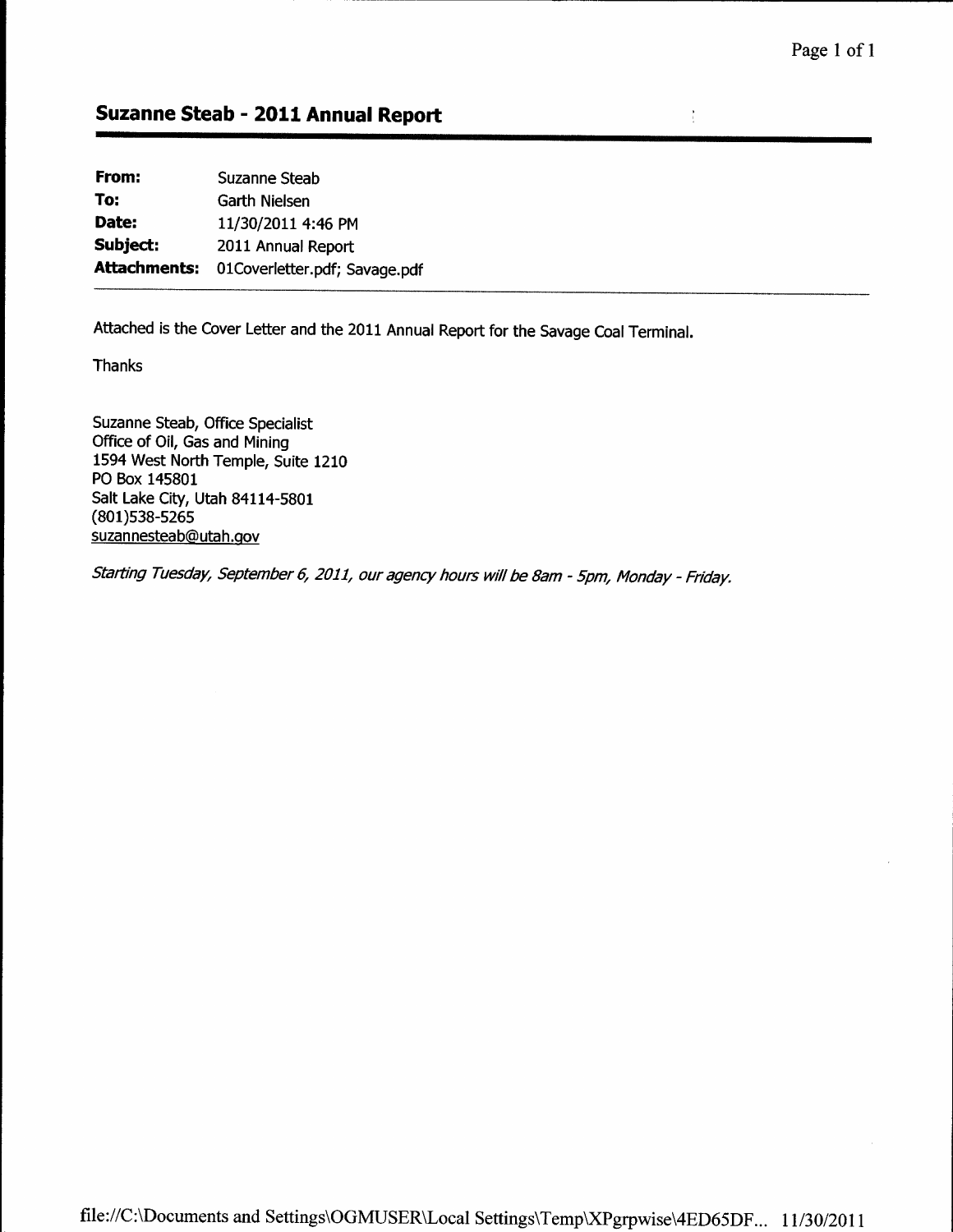$\cdot$ 

# Suzanne Steab - 2011 Annual Report

| From:               | <b>Suzanne Steab</b>         |
|---------------------|------------------------------|
| To:                 | Gina Rau                     |
| Date:               | 11/30/2011 4:41 PM           |
| Subject:            | 2011 Annual Report           |
| <b>Attachments:</b> | 01Coverletter.pdf; Covol.pdf |
|                     |                              |

Attached is the Cover Letter and the 2011 Annual Report for Covol.

Thanks!

Suzanne Steab, Office Specialist Office of Oil, Gas and Mining 1594 West North Temple, Suite 1210 PO Box 145801 Salt Lake City, Utah 84114-5801 (801)s38-s26s suzannesteab@utah.gov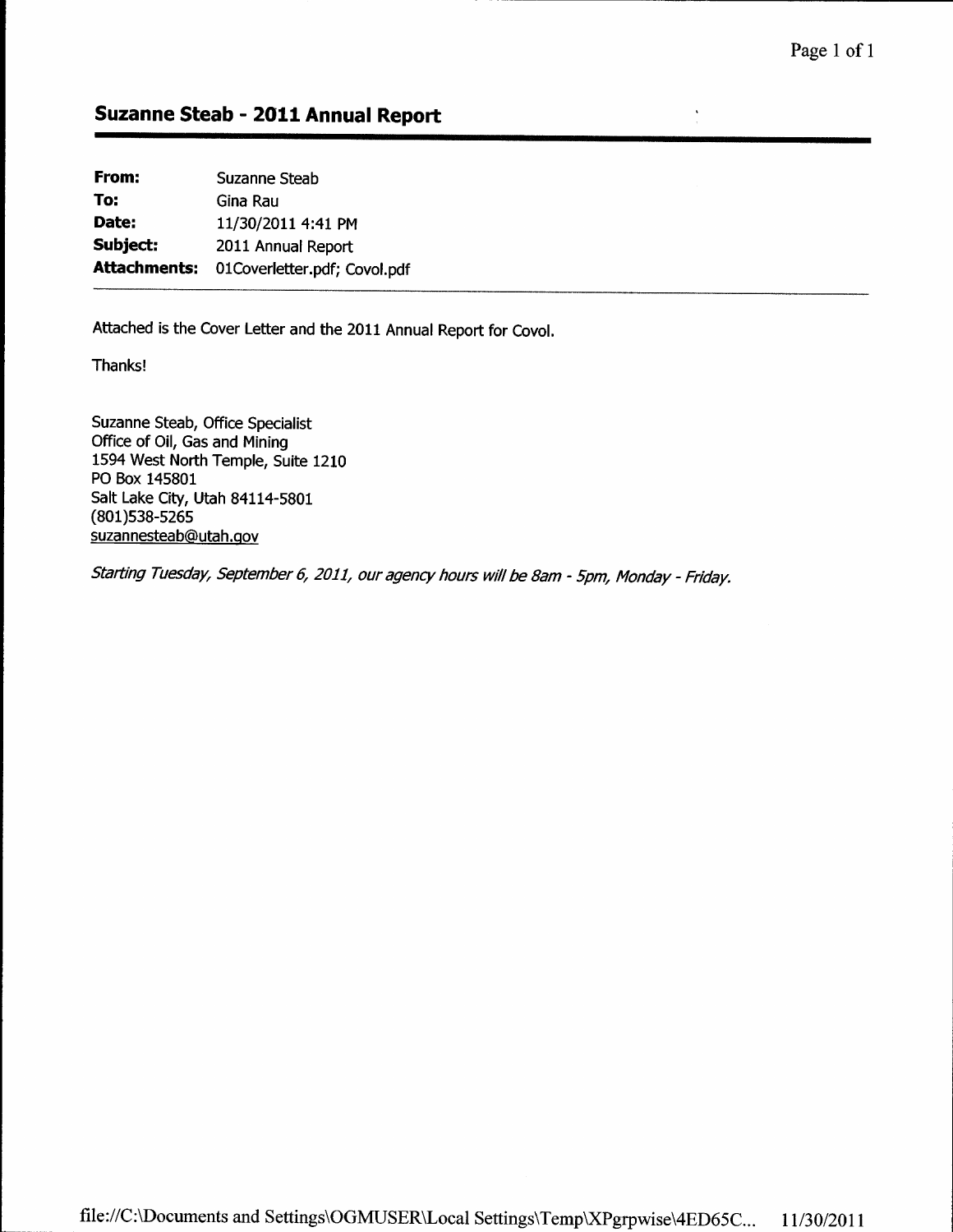| Suzanne Steab                      |
|------------------------------------|
| Jay Marshall                       |
| 11/30/2011 4:48 PM                 |
| 2011 Annual Report                 |
| 01Coverletter.pdf; HorseCanyon.pdf |
|                                    |

Attached is the Cover Letter and the 2011 Annual Report for the Horse Canyon Mine.

Thanks

Suzanne Steab, Office Specialist Office of Oil, Gas and Mining 1594 West North Temple, Suite 1210 PO Box 145801 Salt Lake City, Utah 84114-5801 (801)s38-s26s suzannesteab@utah.qov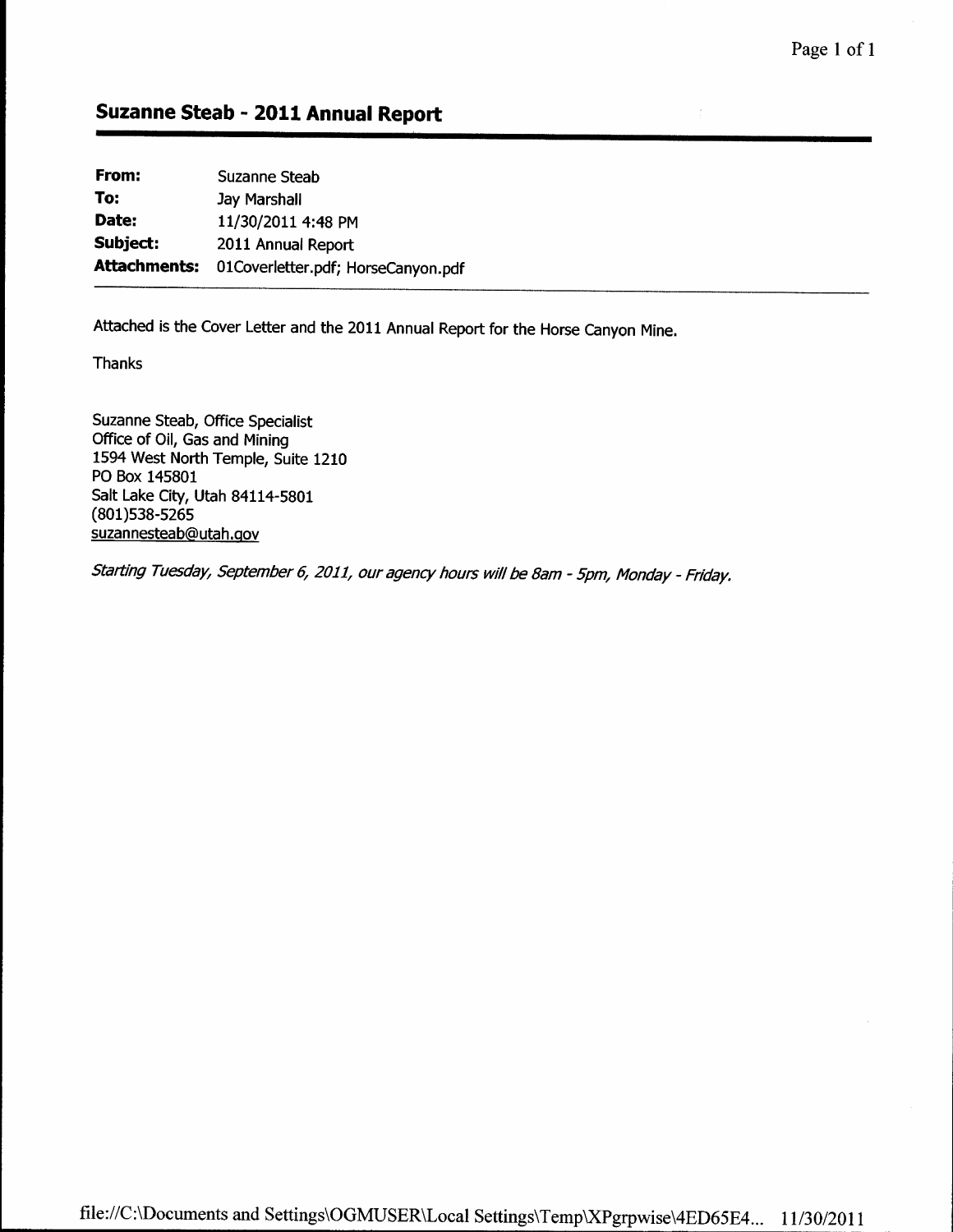$\frac{1}{\epsilon}$ 

### Suzanne Steab - 2011 Annual Reports

| From:               | Suzanne Steab                                      |
|---------------------|----------------------------------------------------|
| To:                 | johngefferth@consolenergy.com                      |
| Date:               | 11/30/2011 4:40 PM                                 |
| Subject:            | 2011 Annual Reports                                |
| <b>Attachments:</b> | 01Coverletter.pdf; EmeryDeep.pdf; HiddenValley.pdf |

Hello,

Attached is the Cover Letter and the 2011 Annual Reports for the Emery Deep and Hidden Valley Mines.

Thanks!

Suzanne Steab, Office Specialist Office of Oil, Gas and Mining 1594 West North Temple, Suite 1210 PO Box 145801 Salt Lake City, Utah 84114-5801 (801)s38-s26s suzannesteab@ utah.gov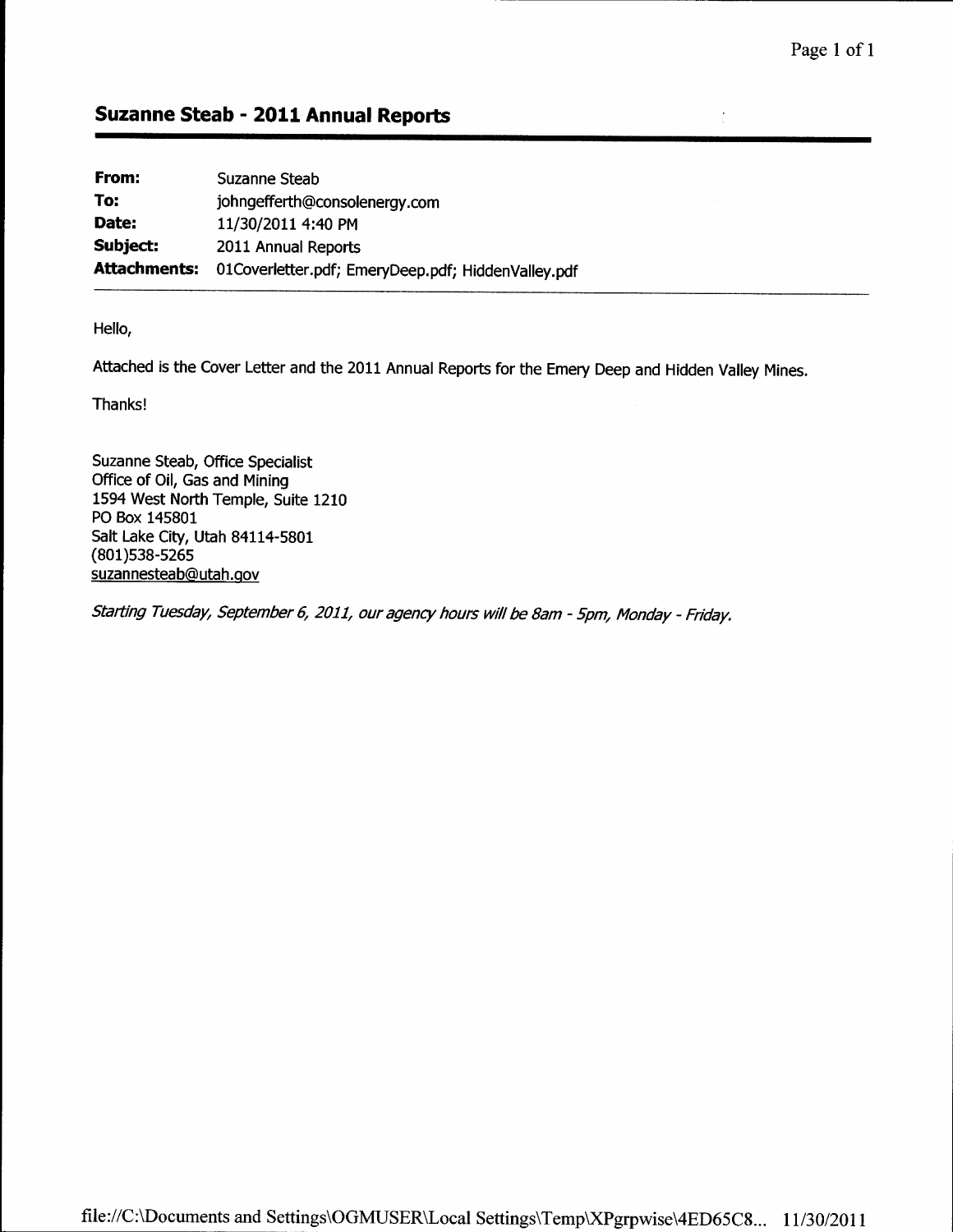| From:    | <b>Suzanne Steab</b>                      |
|----------|-------------------------------------------|
| To:      | Ken May                                   |
| Date:    | 11/30/2011 4:35 PM                        |
| Subject: | 2011 Annual Report                        |
|          | Attachments: SUFCO.pdf; 01Coverletter.pdf |
|          |                                           |

Attached is the Cover Letter and the 2011 Annual Report for the Sufco Mine.

Thanks!

Suzanne Steab, Office Specialist Office of Oil, Gas and Mining 1594 West North Temple, Suite 1210 PO Box 145801 Salt Lake City, Utah 84114-5801 (801)s38-s26s suzannesteab@ utah.qov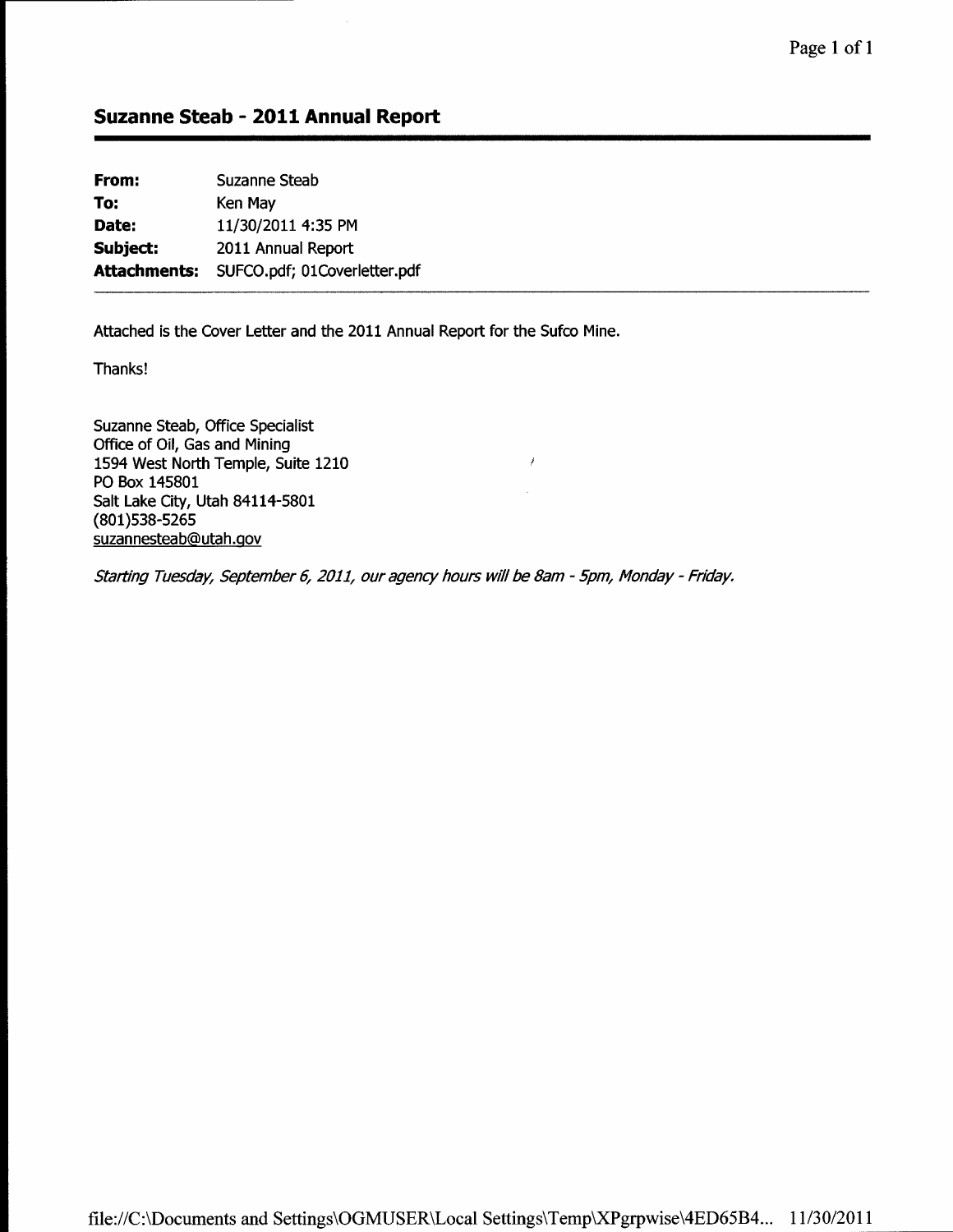$\bar{J}$ 

### Suzanne Steab - 2011 Annual Reports

| From:               | Suzanne Steab                                                                         |
|---------------------|---------------------------------------------------------------------------------------|
| To:                 | Kenneth Fleck                                                                         |
| Date:               | 11/30/2011 4:45 PM                                                                    |
| Subject:            | 2011 Annual Reports                                                                   |
| <b>Attachments:</b> | 01Coverletter.pdf; cottonwoodWilberg.pdf; DeerCreek.pdf; TrailMtn.pdf; DesBeeDove.pdf |

Hello,

Attached is the Cover Letter and the 2011 Annual Reports for the Des Bee Dove, Deer Creek, Cottonwood/Wilberg and Trail Mountain Mines.

Thanks

Suzanne Steab, Office Specialist Office of Oil, Gas and Mining 1594 West North Temple, Suite 1210 PO Box 145801 Salt Lake City, Utah 84114-5801 (801)s38-s26s suzannestea b@utah.gov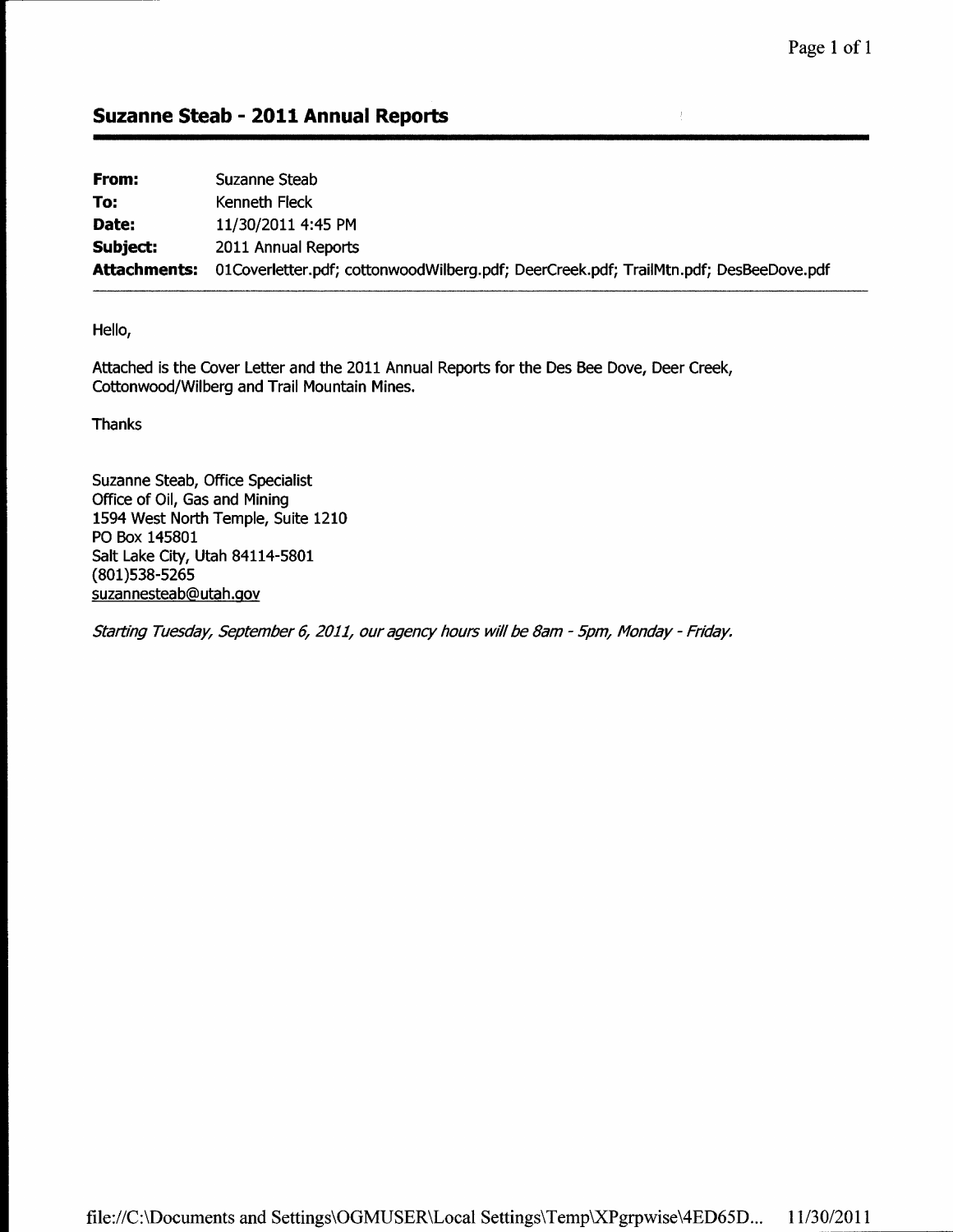$\frac{1}{2}$ 

### Suzanne Steab - 2011 Annual Report

From: To: Date: Subject: Attachments: Suzanne Steab Kirk Nicholes 11/30/2011 4:32 PM 2011 Annual Report 01 Coverletter.pdf; CoalHollow.pdf

Attached is the Cover Letter and 2011 Annual Report for the Coal Hollow Mine.

Thanks!

Suzanne Steab, Office Specialist Office of Oil, Gas and Mining 1594 West North Temple, Suite 1210 PO Box 145801 Salt Lake City, Utah 84114-5801 (801)s38-s26s suzannesteab@utah.gov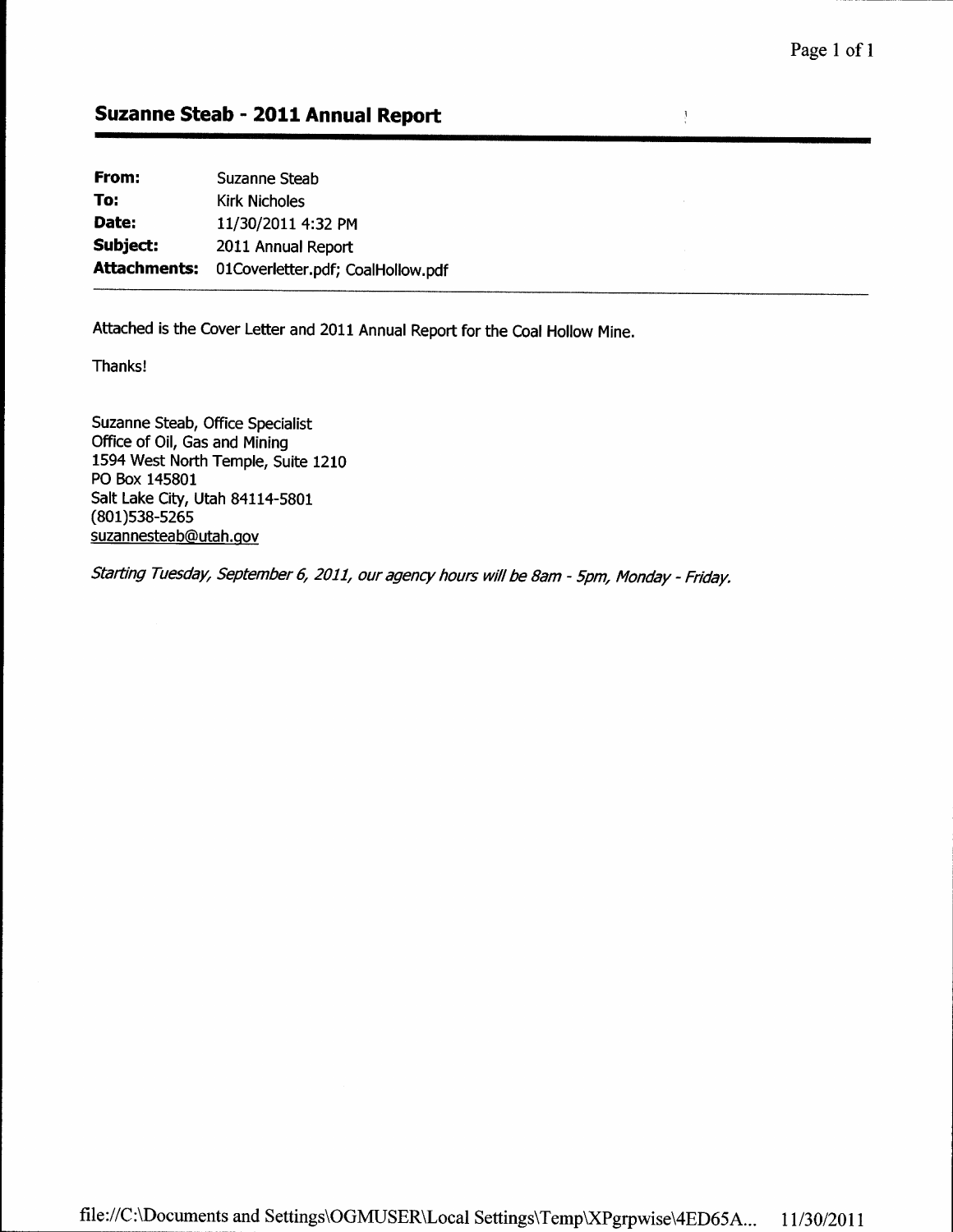| From:               | Suzanne Steab                  |
|---------------------|--------------------------------|
| To:                 | Kit Pappas                     |
| Date:               | 11/30/2011 4:42 PM             |
| Subject:            | 2011 Annual Report             |
| <b>Attachments:</b> | 01Coverletter.pdf; Horizon.pdf |
|                     |                                |

Attached is the Cover Letter and the 2011 Annual Report for the Horizon Mine.

Thanks

Suzanne Steab, Office Specialist Office of Oil, Gas and Mining 1594 West North Temple, Suite 1210 PO Box 145801 Salt Lake City, Utah 84114-5801 (801)s38-s26s suzannesteab@utah.qov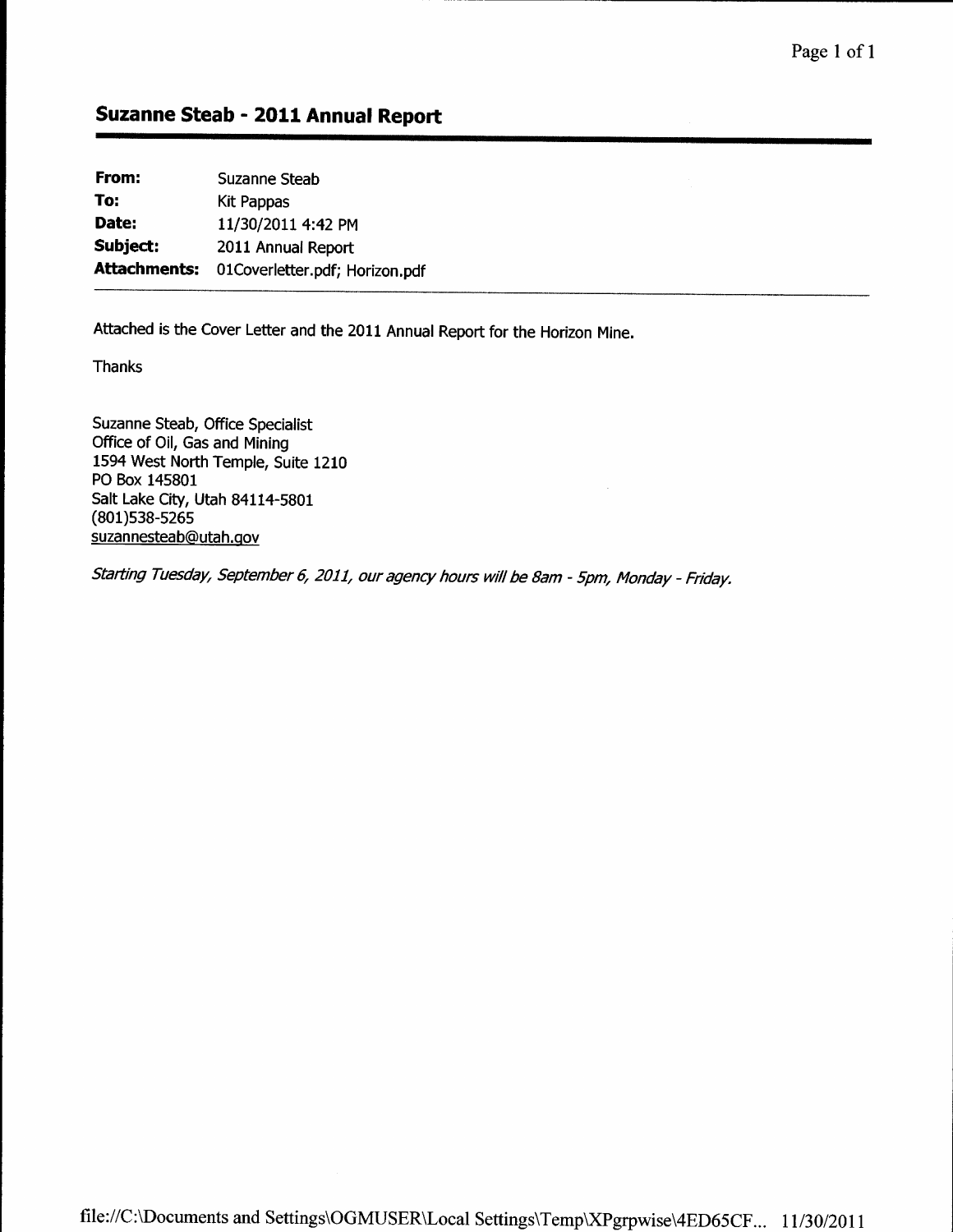$\frac{1}{2}$ 

### Suzanne Steab - 2011 Annual Report

| Suzanne Steab                         |
|---------------------------------------|
| <b>Patrick Collins</b>                |
| 11/30/2011 4:44 PM                    |
| 2011 Annual Report                    |
| 01Coverletter.pdf; WellingtonPrep.pdf |
|                                       |

Attached is the Cover Letter and the 2011 Annual Report for the Wellington prep plant.

Suzanne Steab, Office Specialist Office of Oil, Gas and Mining 1594 West North Temple, Suite 1210 PO Box 145801 Salt Lake City, Utah 84114-5801 (801)s38-s25s suzannesteab@utah.gov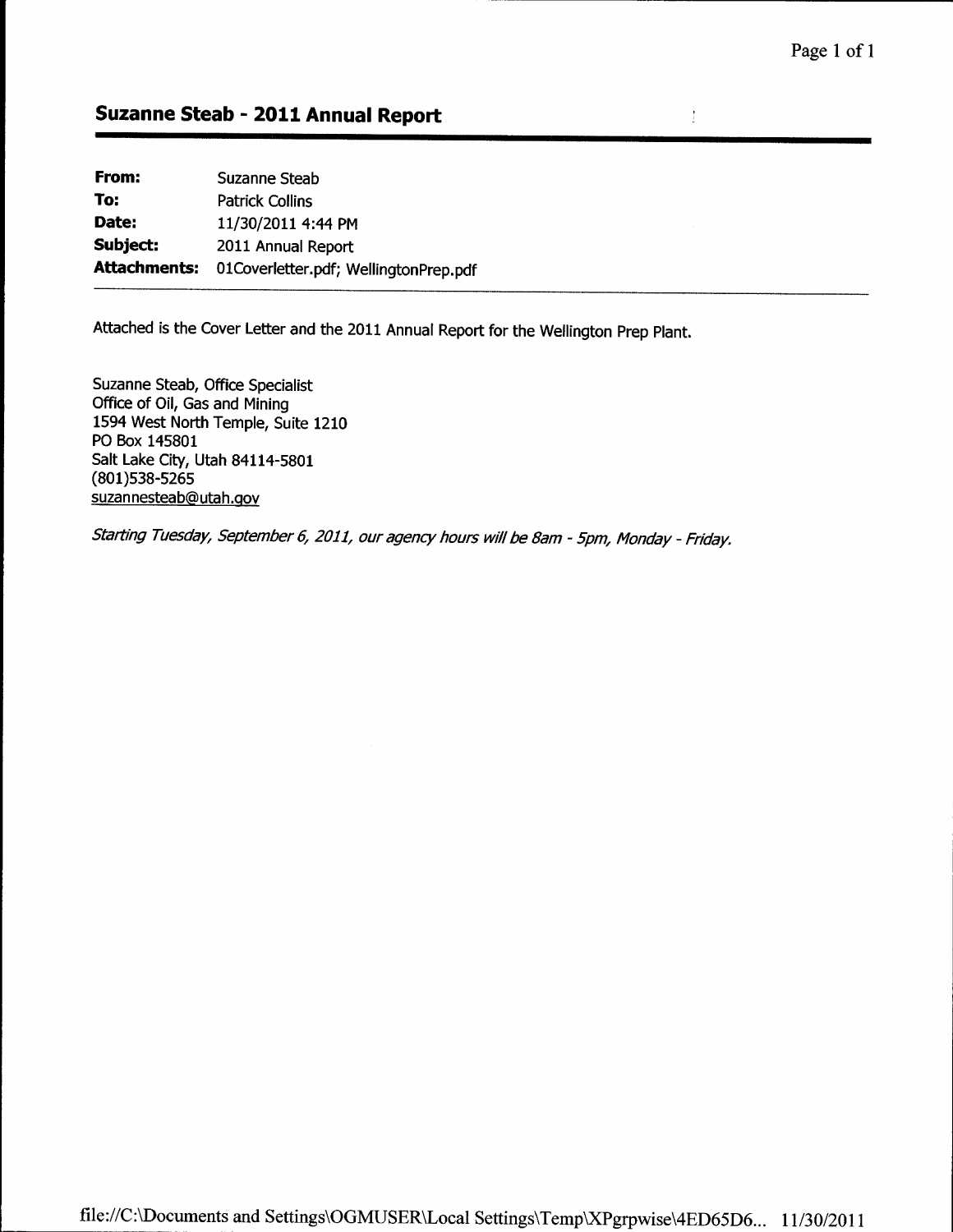| From:               | Suzanne Steab                                               |
|---------------------|-------------------------------------------------------------|
| To:                 | rnetz@emerytelcom.net                                       |
| Date:               | 11/30/2011 4:47 PM                                          |
| Subject:            | 2011 Annual Reports                                         |
| <b>Attachments:</b> | 01Coverletter.pdf; Sunnyside Cogen.pdf; StarPointRefuse.pdf |

Attached is the Cover Letter and the 2011 Annual Reports for the Sunnyside and Star Point Refuses.

 $\frac{1}{4}$ 

Thanks!

Suzanne Steab, Office Specialist Office of Oil, Gas and Mining 1594 West North Temple, Suite 1210 PO Box 145801 Salt Lake City, Utah 84114-5801 (801)s38-s26s suzannesteab@ utah.qov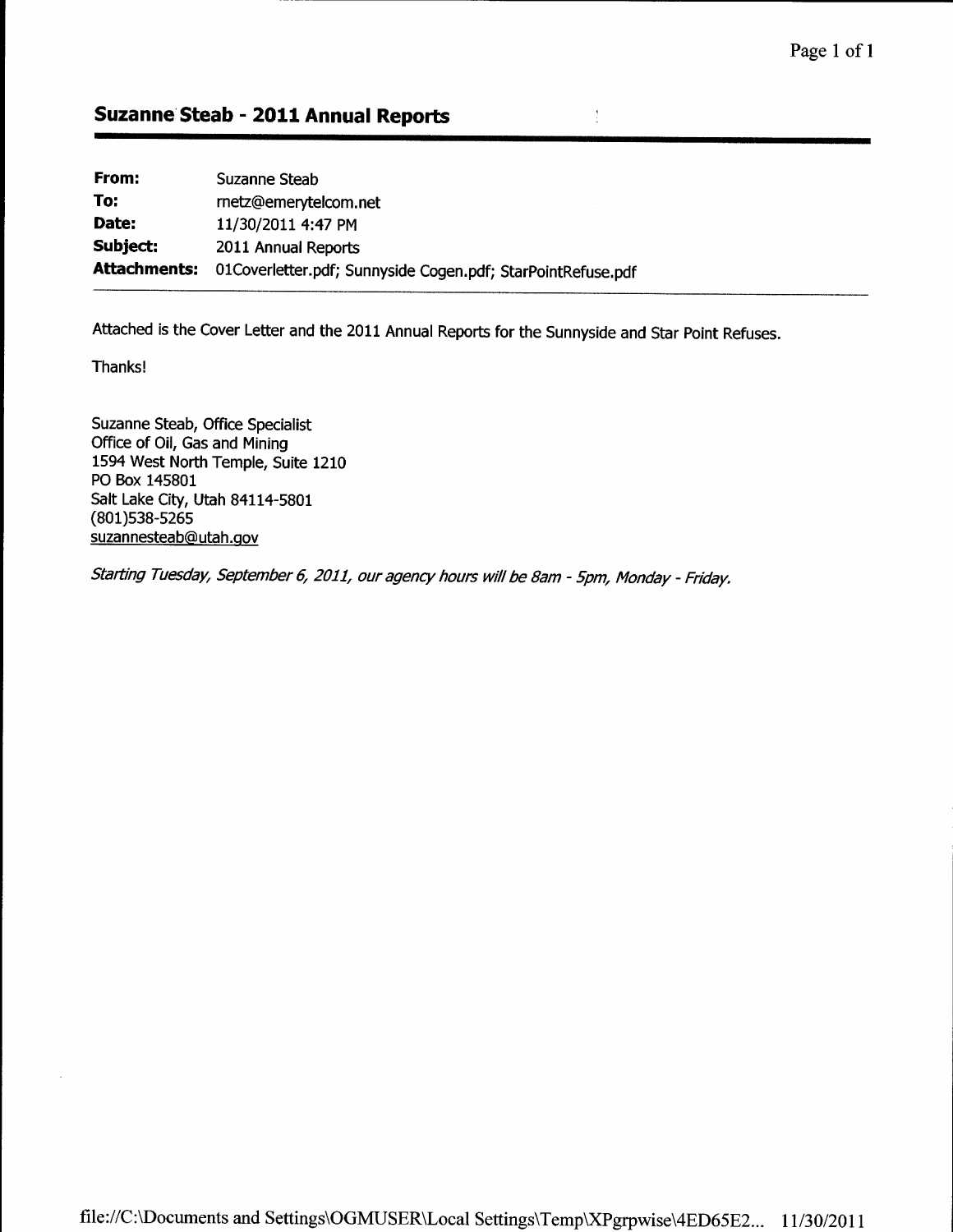From: Suzanne Steab To: wsorensen@archcoal.com Date: 11/30/2011 4:37 PM Subject: 2011 Annual Report Attachments: 0lCoverletter,pdf; Skyline.pdf

Attached is the Cover Letter and the 2011 Annual Report for the Skyline Mine.

Thanks!

Suzanne Steab, Office Specialist Office of Oil, Gas and Mining 1594 West North Temple, Suite 1210 PO Box 145801 Salt Lake City, Utah 84114-5801 (801)s38-s26s suzan nesteab@utah.qov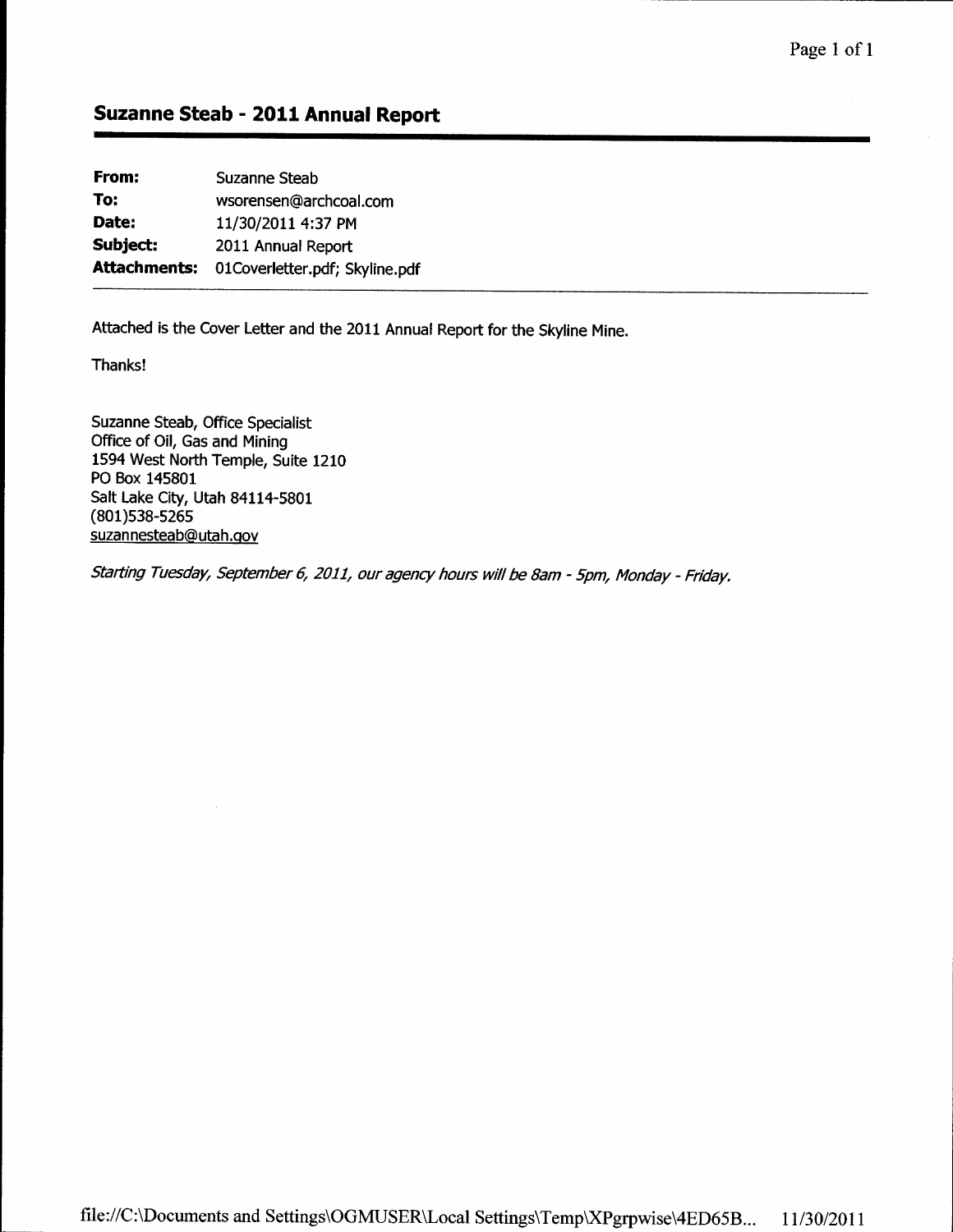| From:        | Suzanne Steab                         |
|--------------|---------------------------------------|
| To:          | lance.lee@ladwp.com                   |
| Date:        | 11/30/2011 5:06 PM                    |
| Subject:     | 2011 Annual Report                    |
| CC:          | Kit Pappas                            |
| Attachments: | 01Coverletter.pdf; WildcatLoadout.pdf |

Attached is the Cover Letter and the 2011 Annual Report for the Wildcat Loadout.

Thanks

Suzanne Steab, Office Specialist Office of Oil, Gas and Mining 1594 West North Temple, Suite 1210 PO Box 145801 Salt Lake City, Utah 84114-5801 (801)s38-s26s suzannesteab@utah. gov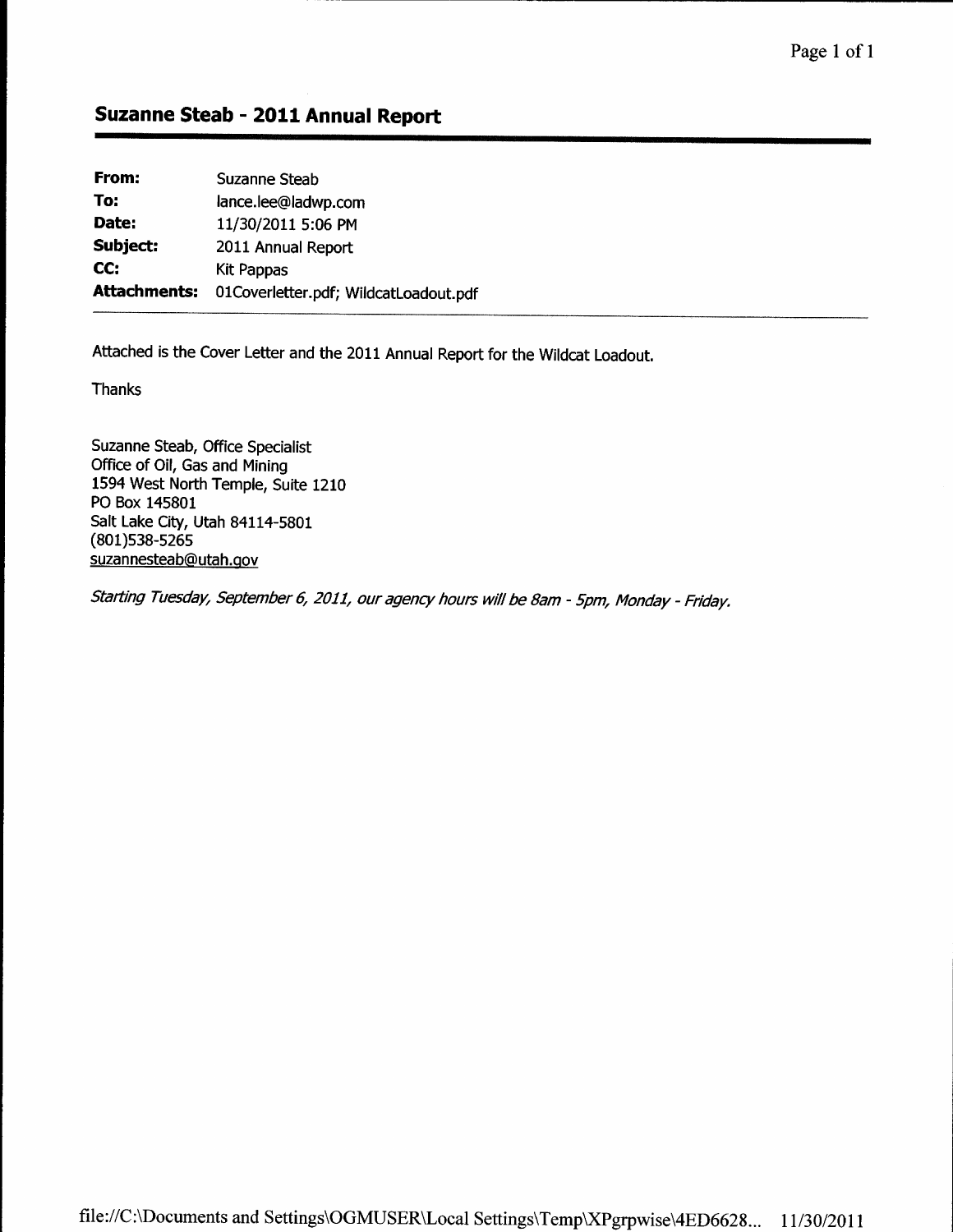| "Lee, Lance" $\leq$ Lance.Lee@ladwp.com>                           |
|--------------------------------------------------------------------|
| Suzanne Steab $\langle$ suzannesteab $\langle a \rangle$ utah.gov> |
| 12/1/2011 8:52 AM                                                  |
| RE: 2011 Annual Report                                             |
| Kit Pappas <kit@emerytelcom.net></kit@emerytelcom.net>             |
|                                                                    |

Suzanne,

Thanks for conveying the information and Annual Report form. We will be in touch if we have any questions.

Thank,

Lance Lee

IPA Fuel Supply Engineer

From: Suzanne Steab [mailto:suzannesteab@utah.gov] Sent: Wednesday, November 30, 2011 5:06 PM To: Lee, Lance Cc: Kit Pappas Subject: 2011 Annual Report

Attached is the Cover Letter and the 2011 Annual Report for the Wildcat Loadout.

Thanks

Suzanne Steab, Office Specialist Office of Oil, Gas and Mining 1594 West North Temple, Suite 1210 PO Box 145801 Salt Lake City, Utah 84114-5801 (801)s38-526s suzannesteab@utah.gov

Starting Tuesday, September 6, 2011, our agency hours will be 8am - 5pm, Monday - Friday.

--Confidentiality Notice---

are not the interided reciptent, be aware that any disclosure, copying, distribution or use or the content of this information is prohibited. If you have<br>received this communication in error, please notify us immediately b This electronic message transmission contains information from the Los Angeles Department of Water and Power, which may be confidential. If you are not the intended recipient, be aware that any disclosure, copying, distribution or use of the content of this information is prohibited. If you have